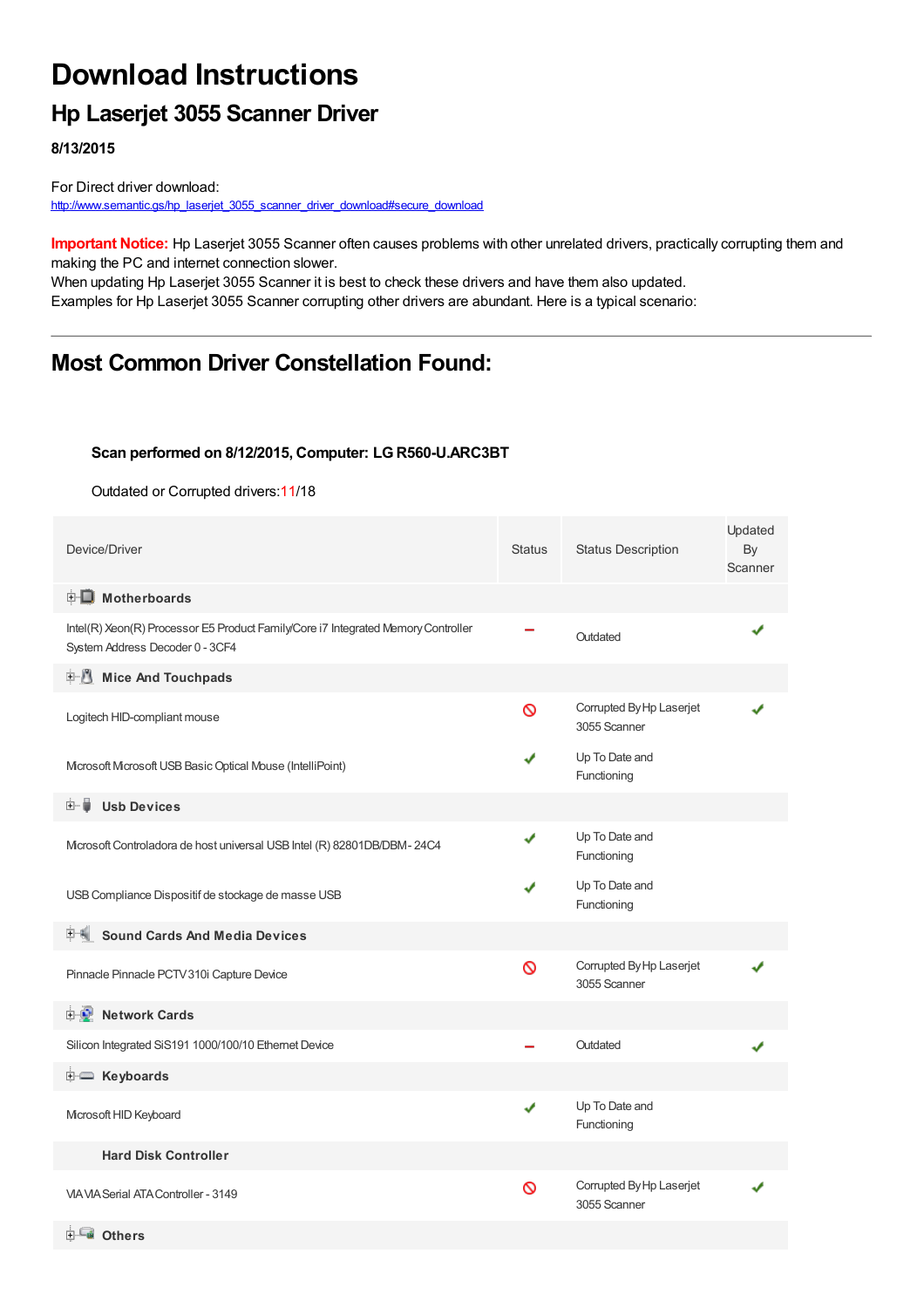| Broadcom HP integrated module with Bluetooth wireless technology             |   | Outdated                                 |  |
|------------------------------------------------------------------------------|---|------------------------------------------|--|
| Texas Instruments Texas Instruments PCIxx21 Integrated FlashMedia Controller | ✔ | Up To Date and<br>Functioning            |  |
| Lucent Lucent Win Modem                                                      |   | Outdated                                 |  |
| 中心 Cameras, Webcams And Scanners                                             |   |                                          |  |
| Canon Canon MP160                                                            | Ø | Corrupted By Hp Laserjet<br>3055 Scanner |  |
| Video Cards                                                                  |   |                                          |  |
| NVIDIA NVIDIA GeForce FX 5200                                                | Ø | Corrupted By Hp Laserjet<br>3055 Scanner |  |
| <b>E</b> Input Devices                                                       |   |                                          |  |
| KME USB-HID (Human Interface Device)                                         | ✔ | Up To Date and<br>Functioning            |  |
| <b>E-T</b> Port Devices                                                      |   |                                          |  |
| hspa Modem Application4 port (COM7)                                          |   | Outdated                                 |  |
| <b>E</b> Monitors                                                            |   |                                          |  |
| Sony Digital Flat Panel (1024x768)                                           | ✔ | Up To Date and<br>Functioning            |  |
|                                                                              |   |                                          |  |
| <b>Acer NOKIA</b>                                                            |   | Outdated                                 |  |

# **Hp Laserjet 3055 Scanner Driver Models:**

| <b>Driver Model</b>                           | <b>Original</b><br><b>Upload Date</b> | Last<br><b>Modification</b> | <b>Driver File</b>                          | <b>File</b><br><b>Size</b> | <b>Most Compatible</b><br><b>Computer Model</b> | <b>Availabilty To</b><br><b>Scanner</b> |
|-----------------------------------------------|---------------------------------------|-----------------------------|---------------------------------------------|----------------------------|-------------------------------------------------|-----------------------------------------|
| <b>Hp Laserjet 3055 Scanner</b><br>Y3660      | 1/19/2015                             | 8/7/2015                    | xegnnx-y3660.exe                            | 50kb                       | LG X130-G.A7B6T.                                | ✔                                       |
| <b>Hp Laserjet 3055 Scanner</b><br>83499      | 1/24/2015                             | 8/4/2015                    | kbjnr-83499.exe                             | 99kb                       | LGE500-KAPCAY,                                  | ✔                                       |
| <b>Hp Laserjet 3055 Scanner</b><br>L1.12369   | 11/1/2014                             | 8/9/2015                    | dwkigkitt-11.12369.exe                      | 55kb                       | Dell Pow erEdge 1800,                           | ✔                                       |
| Hp Laserjet 3055 Scanner<br>B831.179          | 10/25/2014                            | 8/4/2015                    | hp_laserjet_3055_scanner-<br>b831.179.exe   | 28kb                       | LG A510-U.AESGE2,                               | ✔                                       |
| <b>Hp Laserjet 3055 Scanner</b><br>K743       | 11/27/2014                            | 8/5/2015                    | say-k743.exe                                |                            | 58kb I-PE0651AA-ABY t3170.dk,                   | ✔                                       |
| Hp Laserjet 3055 Scanner<br>E82842.1          | 11/10/2014                            | 8/4/2015                    | hp_laserjet_3055_scanner-<br>e82842.1.exe   | 33kb                       | Lenovo 3626A22.                                 | ✔                                       |
| <b>Hp Laserjet 3055 Scanner</b><br>Z71.11.170 | 8/11/2014                             | 8/9/2015                    | hp laserjet 3055 scanner-<br>z71.11.170.exe |                            | 39kb HPVS417AA-ABFs5224f,                       | ✔                                       |
| Hp Laserjet 3055 Scanner<br>42903             | 9/4/2014                              | 8/4/2015                    | hp_laserjet_3055_scanner-<br>42903.exe      |                            | 208kb Sony VGN-CR21E W.                         | ✔                                       |
| <b>Hp Laserjet 3055 Scanner</b><br>231.18     | 8/13/2014                             | 8/5/2015                    | hp laserjet 3055 scanner-<br>231.18.exe     |                            | 62kb HPVN465AA-UUWHPE-010sc,                    | ✔                                       |
| Hp Laserjet 3055 Scanner<br>D201.143          | 8/31/2014                             | 8/10/2015                   | hp laserjet 3055 scanner-<br>d201.143.exe   |                            | 215kb HPHP655 Not3book PC,                      | ✔                                       |
| Hp Laserjet 3055 Scanner<br>2.13848           | 12/5/2014                             | 8/3/2015                    | hp laserjet 3055 scanner-<br>2.13848.exe    | 81kb                       | HPPN176AA-ABN1770.no,                           | ✔                                       |
| Hp Laserjet 3055 Scanner<br>1.10804           | 9/23/2014                             | 8/10/2015                   | rnpgndgsw-1.10804.exe                       | 34kb                       | IBM IBM System x3200 M2 -<br>[4367]6A,          | ✔                                       |
| <b>Hp Laserjet 3055 Scanner</b><br>301.129    | 1/22/2015                             | 8/7/2015                    | hp laserjet 3055 scanner-<br>301.129.exe    | 175kb                      | Compag EJ284AA-ABF<br>SR1622FR FR540.           | ✔                                       |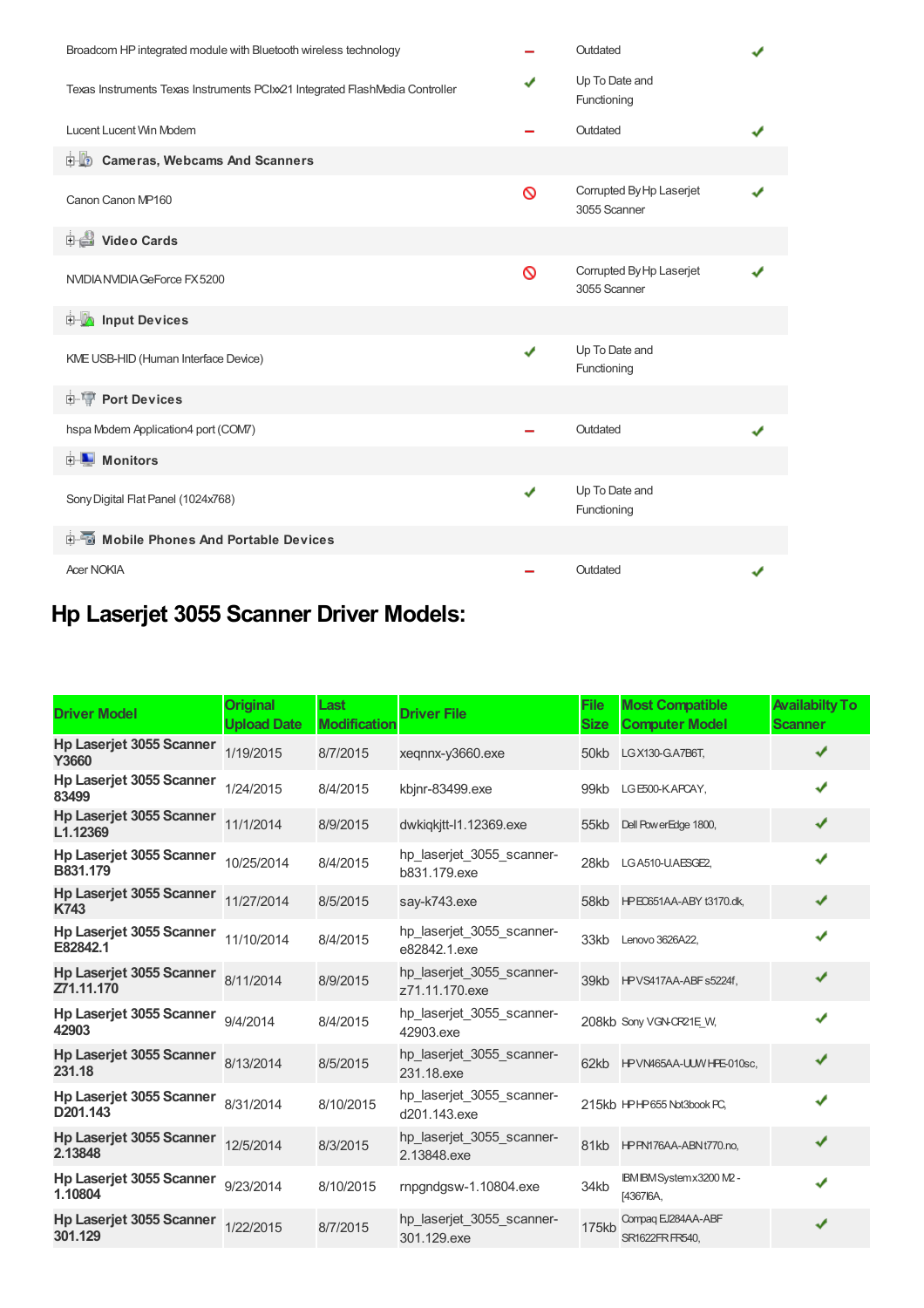| Hp Laserjet 3055 Scanner<br>2.12682.1     | 9/16/2014  | 8/4/2015 | hp_laserjet_3055_scanner-<br>2.12682.1.exe     | 118kb ECS 331,                  | ✔ |
|-------------------------------------------|------------|----------|------------------------------------------------|---------------------------------|---|
| Hp Laserjet 3055 Scanner<br>2.12027       | 7/22/2014  | 8/5/2015 | hp_laserjet_3055_scanner-<br>2.12027.exe       | 175kb Sony VGN-FJ11_W,          |   |
| Hp Laserjet 3055 Scanner<br>Y61.1226      | 11/29/2014 | 8/8/2015 | njiwd-y61.1226.exe                             | 149kb Fujitsu FMVXN6EG2Z,       | ✔ |
| Hp Laserjet 3055 Scanner<br>71.1408       | 8/30/2014  | 8/9/2015 | hp_laserjet_3055_scanner-<br>71.1408.exe       | 134kb Lenovo 1S1680036940055,   |   |
| Hp Laserjet 3055 Scanner<br>61.1362.1     | 11/25/2014 | 8/6/2015 | hp_laserjet_3055_scanner-<br>61.1362.1.exe     | 187kb Epson Endeavor Pro8000-H, | ✔ |
| Hp Laserjet 3055 Scanner<br>40220         | 11/29/2014 | 8/8/2015 | eqft-40220.exe                                 | HPGG698AA-ABHs3130.nl,<br>63kb  | ✔ |
| Hp Laserjet 3055 Scanner<br>P81.122.10    | 10/26/2014 | 8/1/2015 | bcm-p81.122.10.exe                             | 214kb IBM23736G4,               | J |
| Hp Laserjet 3055 Scanner<br>2322.10       | 8/16/2014  | 8/7/2015 | hp laserjet 3055 scanner-<br>2322.10.exe       | 181kb Gigabyte G41MT-D3V,       | ✔ |
| Hp Laserjet 3055 Scanner<br>N8062.12.1    | 9/2/2014   | 8/9/2015 | hp_laserjet_3055_scanner-<br>n8062.12.1.exe    | Lenovo 1S16800367700DD,<br>88kb | ✔ |
| Hp Laserjet 3055 Scanner<br>30392         | 9/28/2014  | 8/7/2015 | hp_laserjet_3055_scanner-<br>30392.exe         | 110kb HPDM150A-ABMA320M         | ✔ |
| Hp Laserjet 3055 Scanner<br>2.1061.12     | 12/3/2014  | 8/1/2015 | hp_laserjet_3055_scanner-<br>2.1061.12.exe     | 23kb Sony VGN-NS31ST S,         | ✔ |
| Hp Laserjet 3055 Scanner<br>Q31.1862.1    | 10/17/2014 | 8/8/2015 | hp_laserjet_3055_scanner-<br>q31.1862.1.exe    | 109kb IBM2662MQG,               | ✔ |
| Hp Laserjet 3055 Scanner<br>8302.17       | 10/27/2014 | 8/9/2015 | wufnm-8302.17.exe                              | 183kb Sony VGN-FJ21B_R,         | ✔ |
| Hp Laserjet 3055 Scanner<br>1.12840       | 2/3/2015   | 8/8/2015 | hp_laserjet_3055_scanner-<br>1.12840.exe       | 182kb Sony VGN-SZ7RM_B,         | ✔ |
| Hp Laserjet 3055 Scanner<br>3232.10       | 12/13/2014 | 8/6/2015 | hp_laserjet_3055_scanner-<br>3232.10.exe       | 204kb Dell PowerEdge 4600,      | ✔ |
| Hp Laserjet 3055 Scanner<br>N2.12972      | 7/22/2014  | 8/9/2015 | hp_laserjet_3055_scanner-<br>n2.12972.exe      | 219kb Acer Aspire 1820PT,       | ✔ |
| Hp Laserjet 3055 Scanner<br>70367         | 1/20/2015  | 8/4/2015 | hp_laserjet_3055_scanner-<br>70367.exe         | 172kb HPEO658AA-ABHW5170.NL,    | ✔ |
| Hp Laserjet 3055 Scanner<br>1.11.161.11.1 | 8/4/2014   | 8/3/2015 | hp_laserjet_3055_scanner-<br>1.11.161.11.1.exe | 119kb HPKP266AA-ABZ a6431.it,   | ✔ |

## **Typical Driver constellation for scanned computers:**

### **Data derived from 1102 scans made on these 632 computers from 1/29/2015 to 7/31/2015:**

BYTSPD ByteSpeed LLC, IBM26478PU, Creative AIO1900 Series, Viglen GENIE D850EM/2, Daewoo CT7150, HP PX623AA-ABU m7071.uk, NEC PC-VJ22MAUEHTXV, Sony VPCCW29FS, Acer NC-V5-531-10076G50MASS, Fujitsu FM/NFD75B, HP DF179A-ABZ a130, Sony VPCM126AA, Panasonic CF-W2EW6AXS, Toshiba SATELLITE A300-27Z, ASUSF6Ve,OlidataOLIDATA,HP310-1125uk, SonyVGN-UX50, Fujitsu LifeBook T5010, ASUS900,HPP6714it-m, Fujitsu FMVNS8AE, IBM23745U9, Sony VGN-SZ57SN\_C, Toshiba Satellite C850-B906, Positivo POS-ECIG31BT, SonyVGN-A195EP,GatewayCT5628, Fujitsu FMVNB16C, Toshiba Satellite C850-B124, Sony VPCEB1E1E,HPS5-1450k, SonyVPCSA4AJ,HPHPCompaq dc7100 SFF,HPGS292AA-ABGa6150a, Toshiba Satellite C660-2QQ, SonyVPCCW2S1R, PanasonicCF-30CASCZBM,Dell PowerEdge SC1420, Fujitsu PRIMERGYRX200 S6, LGR470-K.AR85L, SonyVGN-TZ32VN\_X,Compaq Presario 1201EA470019-012,HPKB010AA-AKB a6330.cs, Gateway PROFILE3, Fujitsu D2364-A3, Sun Mcrosystems K85AE, HP HP Pavilion dv2000, Toshiba SATELLITE C855-1ME, Lenovo ThinkCentre Edge 72z,NECPC-MJ30DLZCA,Dell OptiPlex330, LGR470-K.AR40KN, Fujitsu FMVNB5Y3, Extracomputer D3230-B1,HPHP530 Notebook PC, ASUSBP5275,Dell Vostro 1320, Compaq DQ193A-ABZ S5300IT IT340, NEC PC-VW978WG01, Compaq PS245AA-ABF SR1339FR FR510, Fujitsu FMMFD40, HP D7223D-ABA A530E, Compaq FZ090AA-ABF SR5605FR, NEC POWERMATE RD391161295, Sony VGN-AW220J, Toshiba Satellite C850-B843, Dell Inspiron 3531, IBM8177B1G, Sony VGN-NS72JB\_W,HPHPCompaq nc8000, IBM2373WMZ, SonyVPCF13S0E, IBM2373WMZ, ARLTComputer Produkte Mr.Gamer 7-11 R2, Packard Bell PACKARDBELL IMAXX7300 SP, Lenovo SS09221149, Lenovo 2876AR1, PanasonicCF-30CCQCZBM,HPPX569AA-ABYw5080.dk, IBM8184LG1,Dell Inspiron 20 Model 3045,NEC Express5800/110Ge [N8100-1447Y, Compaq EC537AA-ABZ SR1549IT IT530, ASUS 1016PG, ASUS P5K-VM/S, Compaq DT203A-ABF S6400FR FR410, IBM System x3550 M3 -[7944AC1, SonyVPCEB36FG,GigabyteGA-6PXSV3, Acer Aspire 8943,HPPavilion dv8000, Packard Bell IXTREME6238,NECPC-GV286VZAU,NOVATECH MBB-44308D, LanixLanixCorp, SonyVGN-FW26T\_B, Zoostorm 7010-0064E, Fujitsu AMILOLi 2732, IBM818944U,HPHPPavilion tx1000 Notebook PC,Gateway EC1457U, Acer Aspire M5800, Sony VGN-TZ3RMN N, Sony VGN-UX90PS, NEC NEC POWERMATE S2100-006, Sony SVE14A25CDB, Sony SVF14N15CLB, Sony VGN-A230P,HPGU508AA-B14 m9080.be, Fujitsu FMVA56JWKS, LGA510-U.AESGE2, MSIGP60 2PE,HPP7-1040be,HPP6740ch-m, PanasonicCF-18DHB32GD,Compaq EJ284AA-ABFSR1622FRFR540, Lenovo 10385DG, Lenovo 7659W29,HPP8601A-ABU722, Supermicro C7Q67, SonyVPCEF22FX, AnabelleBPedra BA10, Packard Bell IMEDIAD3013, Sony VPCCB2M0E, HP HP ENVY17 NOTEBOOK, Seneca Pro318568, NEC PC-LL370RG1KS, HP FQ562AA-A2L m9500f, Toshiba SATELLITE C855-12Z, Dell Inspiron 20 Model 3045, Fujitsu FMMA1CC, Dell S5400SF, Toshiba Dynabook Qosmio D711/T9CB, Acer Aspire L3600, HP Pavilion ZV6100, HP BK424AAR-ABAHPE-257c, SonyVGN-TX72B\_B, IBM8113VW1,Notebook MIM2280, LGR560-UAPW3E, PanasonicCF-T5AC1DXS, SonyVGN-C140FP, LGB75PS.AS5MB1D, Lenovo ThinkCentre M81, HPHP ENVY17 NOTEBOOK, Seneca V63909, Sony VPCF135FG, MSI MS-A95311, LGB70PS.AR38B3E, Acer TravelMate 250, Biostar TForce 550,Compaq AY552AA-AB5 CQ3118HK, SonyVGN-FZ290FU, Matsonic MS9387E,HP23-c010,Clevo W240BL\_W250BZ\_W270BZQ, FICVA250U, SonyVPCF11A4E, HPFR598AA-ABEIQ512es, Viglen VIG430P, SonyPCG-K215S, ELITEGROUPG713, Lenovo ThinkPad R61, IBM81838HJ, WIPROWSG37425V-0054, LGR490- KR6WK, HP FK935AA-ABGIQ515a, Lenovo 6071W8L, HP H8-1445, AMD & ATI P030A, Fujitsu FMMG75YD5, NEC PC-MJ30VEZE1, Sony VGN-FW41E\_H, SAMSUN R610, Compaq RC635AA-ABF SR191FR FR630, CdcPointSpa MS-7277, HP Presario V2000, HP 810-019eb, Sony VGN-TZ31XN\_B, NEC PC-VY17MRFEAEH1, Sony VPCEA2AFJ, IBM217163G,HPG5320it, Lenovo ThinkCentre M90z, SonyVGN-A197VP, MSICX61 0NC/CX61 0ND/CX61 0NF/CX61 0NE, LGRB380-A.AFLGL, Packard Bell ISTART MC 9100 AO EU, Compaq VN469AA-UUZ CQ5235CH, HP NQ983AA-ABZ p6028it, Toshiba SATELLITE P300-160, I-MOBILE TPC-2A, Sony VPCW126AG, HP P7478A-ABA761N, Fujitsu FMVU75HRG, Fujitsu FMVNFB60K, PanasonicCF-19THR65Q2, Acer Aspire 1825PT, Lenovo ThinkCentre A58e, PanasonicCF-52GCR42AG, HP HPE-400es, Fujitsu FMv5NUBJH3, Lenovo ThinkPad T530i, HP GZ729AAR-ABA a6317c, Cybernet Manufacturing CyberMed N19, HP KJ401AA-aba A6437C, Packard Bell ISTART B4005, Gateway FX7029E, Toshiba Satellite X505, IBM808735M, HP 23-a030a, HP EZ090AA-ACP w5510.at, Omni OTC-H3222D00, ASUS 900, Sony VGN-